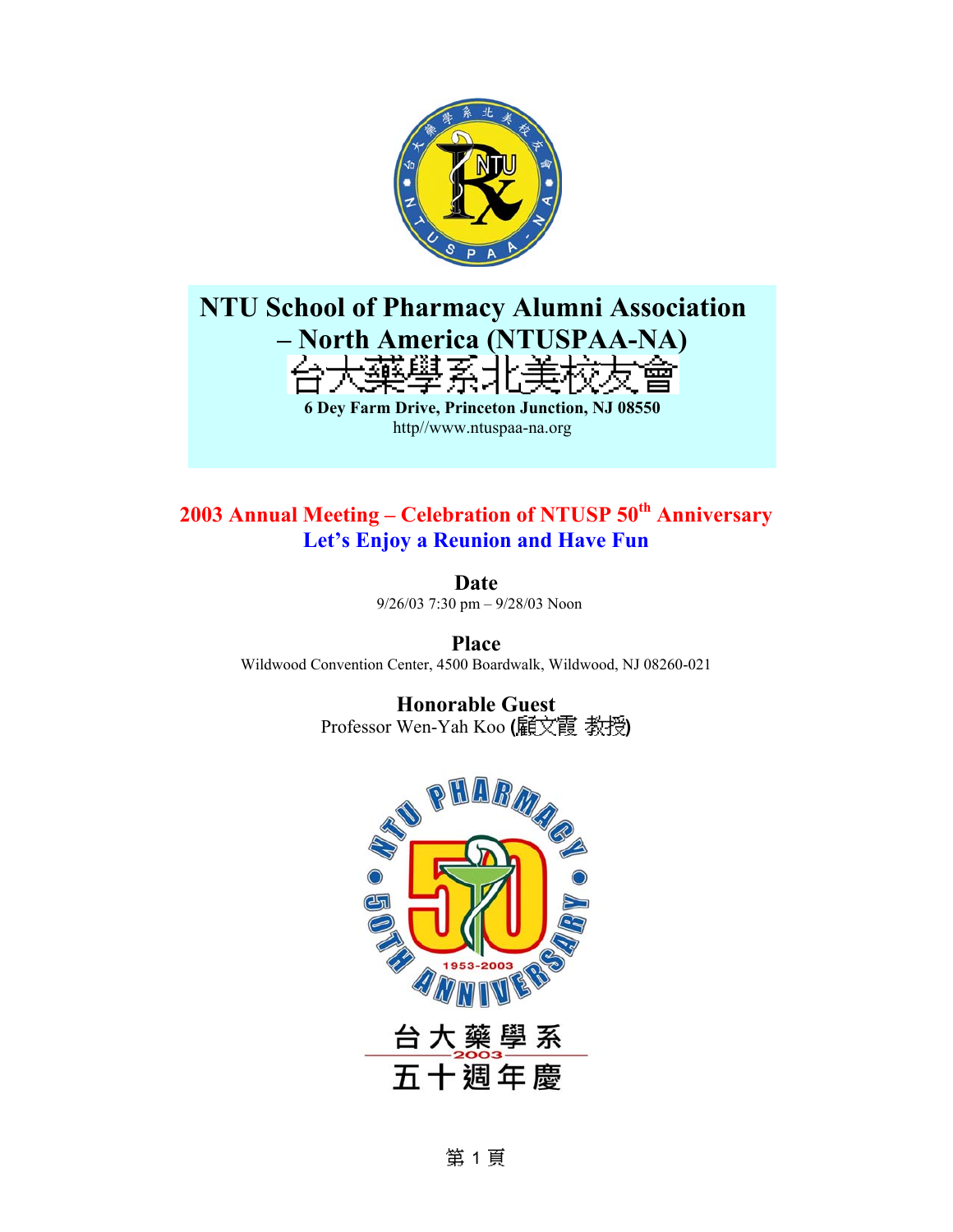# **2003 Annual Meeting Program**

| Date | <b>Time</b>        | <b>Activities</b>                                                            | Location                       |
|------|--------------------|------------------------------------------------------------------------------|--------------------------------|
| 9/26 | 7:30 PM            | Registration and Get to know each                                            | Registration location: Oceanic |
|      |                    | other; class reunion (Diana Wu, Ellen                                        | Hotel Lobby                    |
|      |                    | Chan)                                                                        |                                |
| 9/27 | $8:00 - 8:30$ AM   | Registration – (Yue-Yeh Chang, Lilly                                         | Convention Hall - Ballroom A   |
|      |                    | Kung)                                                                        |                                |
|      | $8:30 - 9:20$ AM   | Opening Remark (Jinn Wu and                                                  | Convention Hall - Ballroom A   |
|      |                    | Lawrence Shue, Ji-Wang Chern)                                                |                                |
|      | $9:20 - 10:00$ AM  | Entreperneur – the creation of a                                             | Convention Hall - Ballroom A   |
|      |                    | business                                                                     |                                |
|      | $10:00 - 10:40$ AM | Jane Hsiao, Larry Hsu, Jinn Wu, others                                       |                                |
|      |                    | Career Planning and personal growth:<br>Panel Discusiion (Wen Hai Hong, Chi- | Convention Hall - Ballroom A   |
|      |                    | Jen Lee, Show-Mei Huang, Karl Lin,                                           |                                |
|      |                    | Tony Yu, Dong Chen, Lilly Kung, Judy                                         |                                |
|      |                    | Yueh, etc.)                                                                  |                                |
|      | $10:40 - 11:10$ AM | Morning Break                                                                | Convention Hall - Ballroom B   |
|      | $11:10 - 11:35$ AM | Health Seminar - New theory of skin                                          | Convention Hall - Ballroom A   |
|      |                    | aging and remedy: the "birth" of                                             |                                |
|      |                    | Eternal Spring Nutritional Serum"                                            |                                |
|      |                    | Dr. Win L. Chiou                                                             |                                |
| 9/27 | $11:35 - 12:15$ AM | Preserving Wealth: Leaving a Legacy                                          | Convention Hall - Ballroom A   |
|      |                    | for the Future (Wachovia Wealth                                              |                                |
|      |                    | Management-Wachovia Bank)                                                    |                                |
|      | $12:15 - 1:30$ PM  | Lunch                                                                        | Convention Hall - Ballroom B   |
|      | $1:30 - 4:30$ PM   | Tennis Tournament (Min Chu Chen,                                             | Municipal Court                |
|      |                    | Shiew-Mei Huang)                                                             |                                |
|      |                    | Beach Volleyball (TBA)                                                       | Wildwood Beach                 |
|      |                    | Cape May Tour (Mr. M.H. Chen)                                                | Cape May                       |
|      |                    | Group Dance Practice (Linda Chiou,<br>Judy Yueh)                             | Convention Hall - Ballroom B   |
|      | $4-30-6:30$ PM     | Free time, shopping and afternoon                                            | Any place in town or on the    |
|      |                    | boardwalking, or resting                                                     | beach to enjoy Atlantic Ocean  |
|      |                    |                                                                              | view and the sea breeze        |
|      |                    | <b>Associaton Board and Committee</b>                                        |                                |
|      |                    | Meeting (Jane Hsiao, Win Chiou, Min                                          |                                |
|      |                    | Chen, Jinn Wu, Diana Wu, Shirley                                             | Oceanic Hotel Lobby or         |
|      |                    | Chen, and Shu-Wei Yang)                                                      | Convention Hall                |
|      |                    | Discussion with NTUSP Faculties                                              |                                |
|      | 6:30 PM            | Cocktail Reception and Group Photo                                           | Convention Hall - Ballroom B   |
|      |                    | Taken                                                                        |                                |
|      | 7:30 PM            | 50 <sup>th</sup> Anniversary Celebration Dinner                              | Convention Hall - Ballroom B   |
|      | 7:40 PM            | <b>Keynote Speech</b>                                                        | Convention Hall - Ballroom B   |
|      |                    | Professor Wen-Yah Koo                                                        |                                |
|      | 7:50 PM            | <b>NTUSP Report and Updates</b><br>Professor Ji-Wang Chern                   |                                |
|      | 8:15 PM            | 50 <sup>th</sup> Anniversary Slide Show                                      | Convention Hall - Ballroom B   |
|      |                    | Professor Churn Shiouh Gau                                                   |                                |
|      | $9:00 - 11:30$ PM  | Karaoke Entertainment (Yih-Chain and                                         | Convention Hall - Ballroom B   |
|      |                    | Show-Mei Huang); and Dance                                                   |                                |
| 9/28 | $9:00 - 11:00$ AM  | Brunch and Special Discussion -                                              | Location to be announced       |
|      |                    | Association issues and next meeting                                          |                                |